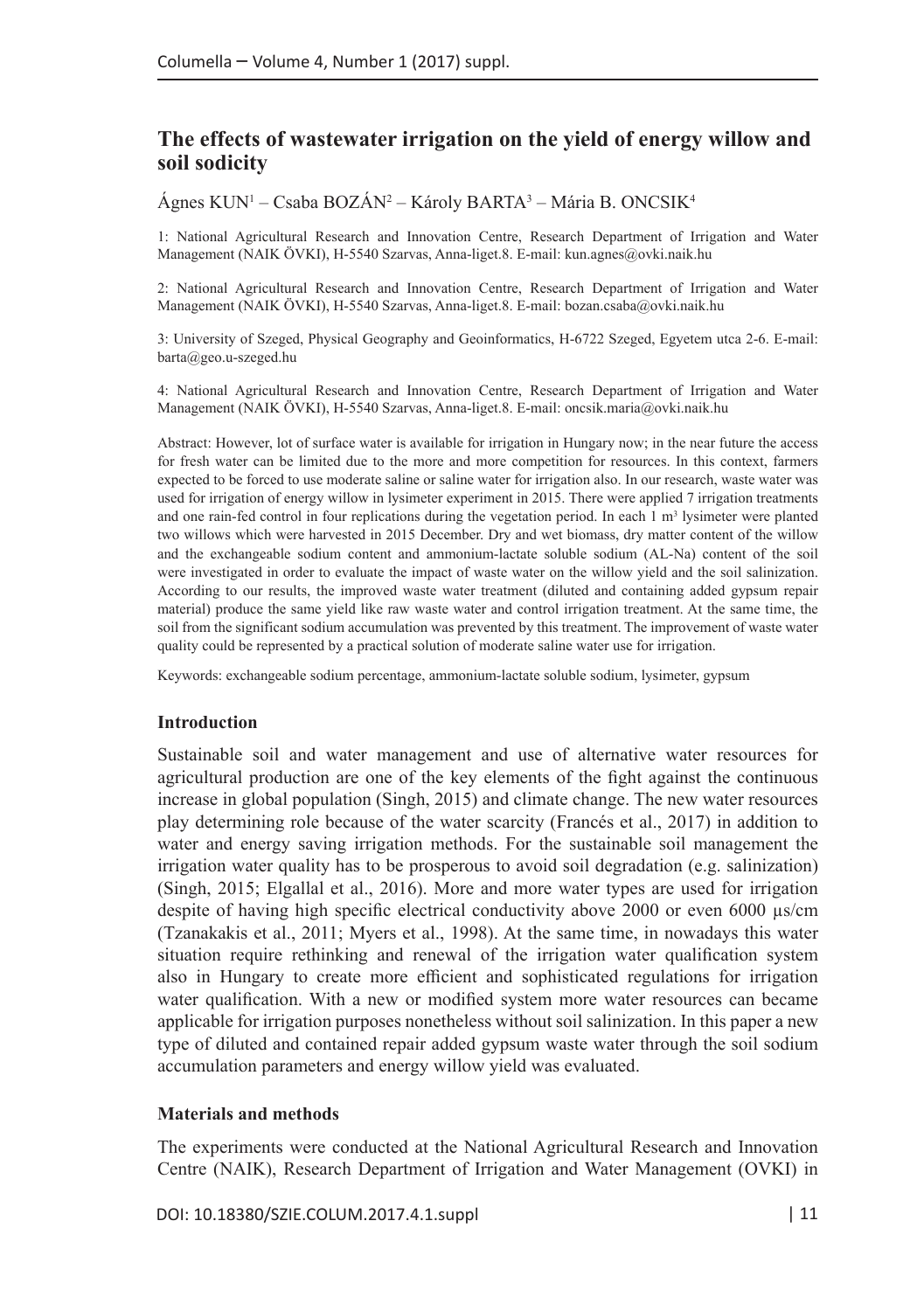Szarvas, Hungary. The experiment was set up in the NAIK ÖVKI Lysimeter Station in  $2014$  in 64, 1 m<sup>3</sup> vessels with energy willow. The two willow clones (no. 77, 82) were selected by the Forest Research Institute of Püspökladány Experimental Station of NAIK. In this experiment the soil of clone no. 82 was examined in 24 vessels in three replications in three depths (0-20, 20-40, 40-60 cm). The mean temperature at the irrigation period (June-September) in 2015 was 22.3°C and the precipitation was 137.2 mm. Between 19 June 2015 and 18 September 2015 irrigation occurred 12 times with 3 doses 15, 30 and 60 mm with two water types. First one originated from the Oxbow Lake of Körös River (K15, K30, K60) with excellent water quality according to Filep's classification (Stefanovits, 2010) while the other one was a wastewater (W15, W30, W60) from an intensive African catfish farm in Szarvas with high sodium, total dissolved salt and hydrogen carbonate content (Table 1). Beside the rainfed treatment (Control), one wastewater based irrigation water type (HG60) was used for irrigation (only 60 mm doses) which was diluted with River Körös water and added gypsum to improve sodium-calcium rate of the waste water (Table 1).

|                                                             | River Körös | Wastewater | $HG60*$ | Analytical method     |  |
|-------------------------------------------------------------|-------------|------------|---------|-----------------------|--|
| pH(KCl)                                                     | 7.49        | 7.46       | 6.71    | MSZ EN ISO 10523:2012 |  |
| Specific electrical conductivity<br>$(20 °C)$ ( $\mu$ S/cm) | 436         | 1310       | 924     | MSZ EN 27888:1998     |  |
| Bicarbonate (mg/l)                                          | 227         | 949        | 398     | MSZ ISO 9963-1:1998   |  |
| Calcium $(mg/l)$                                            | 48.3        | 20.0       | 98.9    |                       |  |
| Potassium $(mg/l)$                                          | 3.94        | 6.19       | 4.55    | MSZ 1484-3:2006       |  |
| Magnesium $(mg/l)$                                          | 12.6        | 9.42       | 11.9    |                       |  |
| Sodium $(mg/l)$                                             | 44.6        | 291        | 107     |                       |  |
| $Na\%$ *                                                    | 35.4        | 86.8       | 43.6    | calculated            |  |
| $SAR*$                                                      | 1.48        | 13.4       | 2.71    | calculated            |  |

*Table 1: Chemical parameters of the different irrigation water types*

*\* SAR=Na/((Ca+Mg)/2)1/2 (Richards, 1954 In: Ayers and Westcot,1994)*

*\* Na%=Na/(Ca+Mg+Na+K)\*100 (Darab K. – Ferecz K., 1969)*

*\* HG60=diluted and improved irrigation water*

The soil samples were collected before and after the irrigation period and analysed in the Laboratory for Environmental Analytics (NAIK ÖVKI). The statistical calculation was performed in SPSS 22.0 Statistics Software (T-Test, ANOVA).

## **Results and discussion**

The mean value of the exchangeable sodium percentage of the all soil sample (72) from the experiment was 1.72% in springtime and 2.70% after the irrigation period, in autumn. The minimum measured value was 0.96% in spring and 1.19% in autumn. The maximum value was 2.65% and 7.18% in these sampling times.

*Table 2: Alteration of the exchangeable sodium percentage (%) during irrigation time in the different treatments (According to MSZ-08-0214-2:1978)*

| Depth of soil (cm) | W15     | W30      | W60      | HG60    | K15     | K30  | K60     | Control  |
|--------------------|---------|----------|----------|---------|---------|------|---------|----------|
| $0-20$ cm          | $2.70*$ | $4.34**$ | 3.72     | 0.13    | $0.34*$ | 0.49 | $-0.10$ | $0.57**$ |
| $20-40$ cm         | $0.43*$ | $2.92**$ | $2.77**$ | $-0.24$ | 0.24    | 0.14 | $-0.24$ | $0.58**$ |
| $40-60$ cm         | 0.14    | $47*$    | . . 54*  | 0.16    | $-0.03$ | 0.1? |         | $0.54*$  |

*Values represents the subtraction of exchangeable sodium percentage (%) in spring and in autumn (\*:p<0.05 \*\*: p<0.01 \*\*\*: p<0.001)*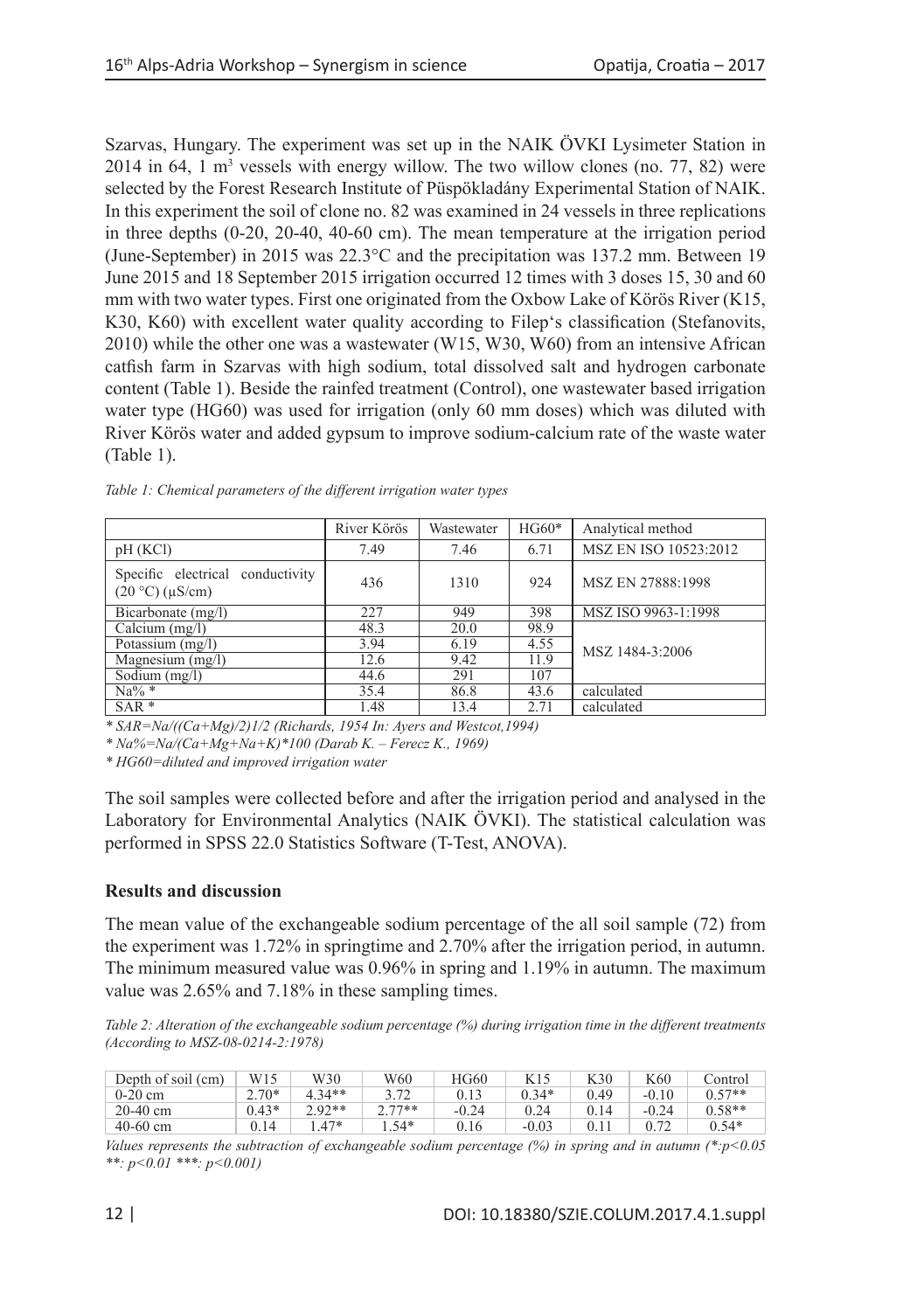The highest increase occurred in the treatment W30  $(>\+4\%)$ . In the Control treatment the increase was also significant in all layers but the growth was below 1%. In the treatment W60 the increase was significant just in the subsurface layer between 20 and 40 cm despite of the high values. In the treatments irrigated with Körös River water the increase was not significant (or negligible in K15) and in one case decrease occurred  $(K60)$ . In treatment HG60 there were no significant increase.

*Table 3: Alteration of the ammonium-lactate soluble sodium content (mg/kg) in the soil during irrigation time in the different treatments*

| of<br>Depth<br>soil (cm) | W15     | W30     | W60     | <b>HG60</b> | K15    | K30    | K60  | Control |
|--------------------------|---------|---------|---------|-------------|--------|--------|------|---------|
| $0-20$ cm                | $182**$ | 289*    | $323*$  | $48**$      | $45**$ | 58**   | つく** | . .     |
| $20-40$ cm               | $57*$   | $220**$ | $156**$ | $25*$       | 42***  | $50**$ |      | $-2$    |
| $40-60$ cm               | 45*     | $12*$   | 68*     | $30**$      | $31*$  | $43**$ | 10   | $10*$   |

*Values represents the subtraction of AL-Na (mg/kg) in spring and in autumn (\*:p<0.05 \*\*: p<0.01 \*\*\*: p<0.001).*

The mean value of the AL-Na content was 75.1 mg/kg in springtime and 153.1 mg/kg after irrigation period. The minimum value of the AL-Na content was  $43.9 \text{ mg/kg}$  and  $79.3 \text{ mg/}$ kg before and after irrigation. The maximum measured value was 119 and 492 mg/kg, in spring and autumn, respectively. The significant increase occurred in all treatments, but in the control was not remarkable (Table 3). In the treatments with wastewater the mean alteration in all layers was 161 mg/kg while this value was only 35 mg/kg in HG60 and the same in the three treatments with River Körös. The increase was the highest in the surface layers in all treatments similarly as the exchangeable sodium percentage. The treated wastewater irrigation (HG60) had the similar impact on the AL-Na content of the soil like the Körös River water (K30 and K60).

| Treatment       | Wet yield $(g/m^2)$ | Dry yield $(g/m^2)$  | Dry matter $(\% )$ |
|-----------------|---------------------|----------------------|--------------------|
| Control         | $144.5^{\circ}$     | $716^{\rm a}$        | 49.6               |
| K15             | 2418 <sup>b</sup>   | $1199$ <sup>ab</sup> | 49.6               |
| W <sub>15</sub> | $2745^{bc}$         | $1361^{bc}$          | 49.5               |
| K30             | 2975bc              | $1492^{bc}$          | 50.2               |
| W <sub>30</sub> | 3573 <sup>cd</sup>  | 1796 <sup>cd</sup>   | 50.3               |
| K <sub>60</sub> | $4433^{de}$         | $2289$ de            | 51.6               |
| HG60            | $444.3^{\text{de}}$ | 2278 <sup>de</sup>   | 51.1               |
| W60             | $4568$ <sup>e</sup> | $2332^e$             | 51.0               |

*Table 4: Biomass production (g/m2 ) and dry matter content (%) of the willow in the different treatments*

*abcde: Homogenous subsets of the Tukey's Test*

According to the measurements of the wet and dry biomass production of the willow, the highest productivity was achieved in the treatments with 60 mm irrigation doses. There were no significant differences between these three treatments despite of the distinct irrigation water quality (K60, HG60, W60), (Table 4). The highest dry matter contents were also in these treatments, but there was no significant difference between the other irrigations.

## **Conclusions**

In the treatments with Körös River water irrigation, the exchangeable sodium content did not increase significantly and the AL-Na increased less than in treatments with wastewater. In the treatments with diluted and improved water quality (HG60) the examined soil